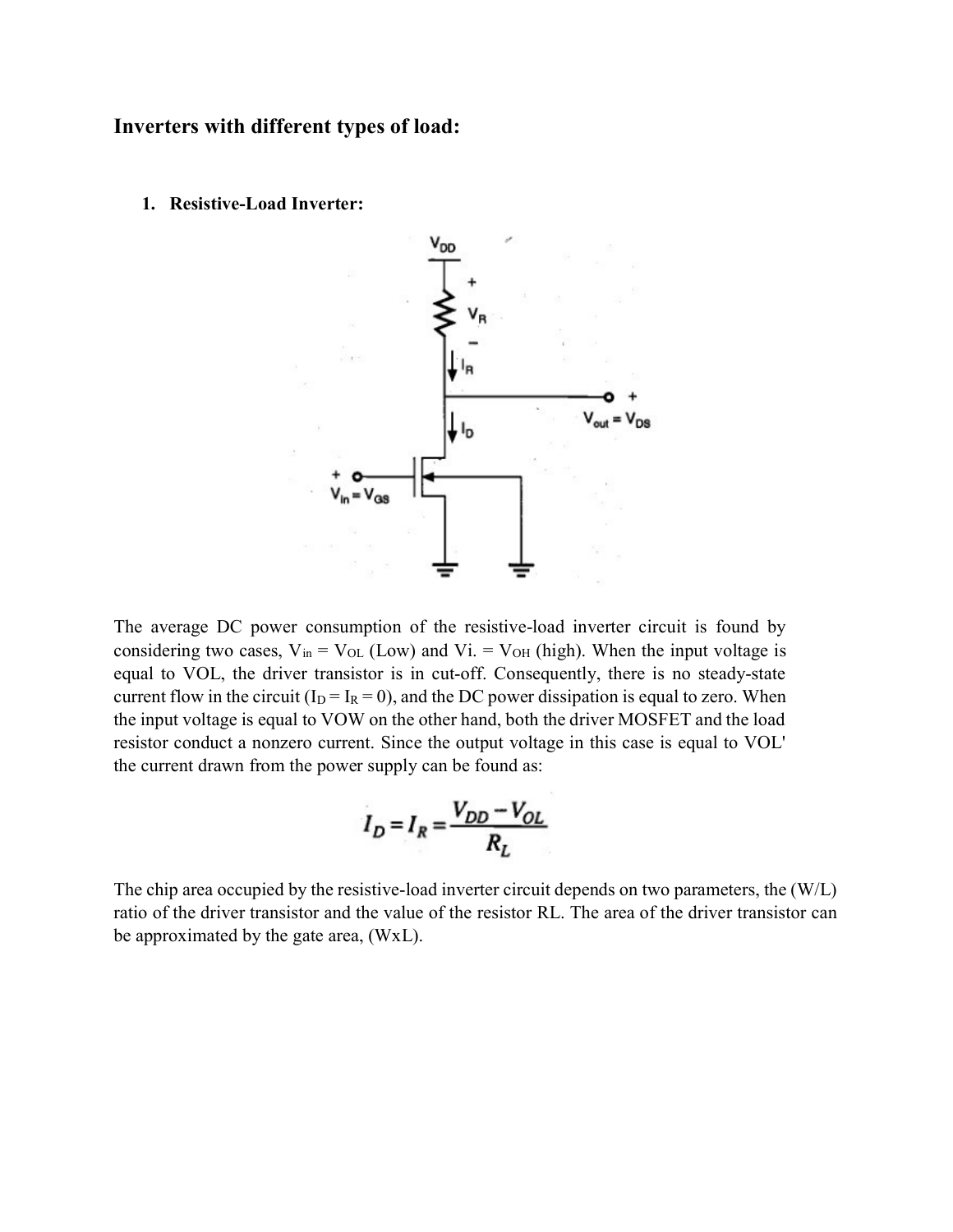## 2. Depletion-load NMOS Inverter:



Several of the disadvantages of the enhancement-type load inverter can be avoided by using a depletion-type nMOS transistor as the load device.-The fabrication process for producing an inverter with an enhancement-type nMOS driver and a depletion-type nMOS load is slightly more complicated and requires additional processing steps, especially for the channel implant to adjust the threshold voltage of the load device.

The resulting improvement of circuit performance and integration possibilities, however, easily justify the additional processing effort required for the fabrication of depletion-load inverters. The immediate advantages of implementing this circuit configuration are:

- (i) sharp VTC transition and better noise margins,
- (ii) (ii) single power supply, and
- (iii) (iii) smaller overall layout area.